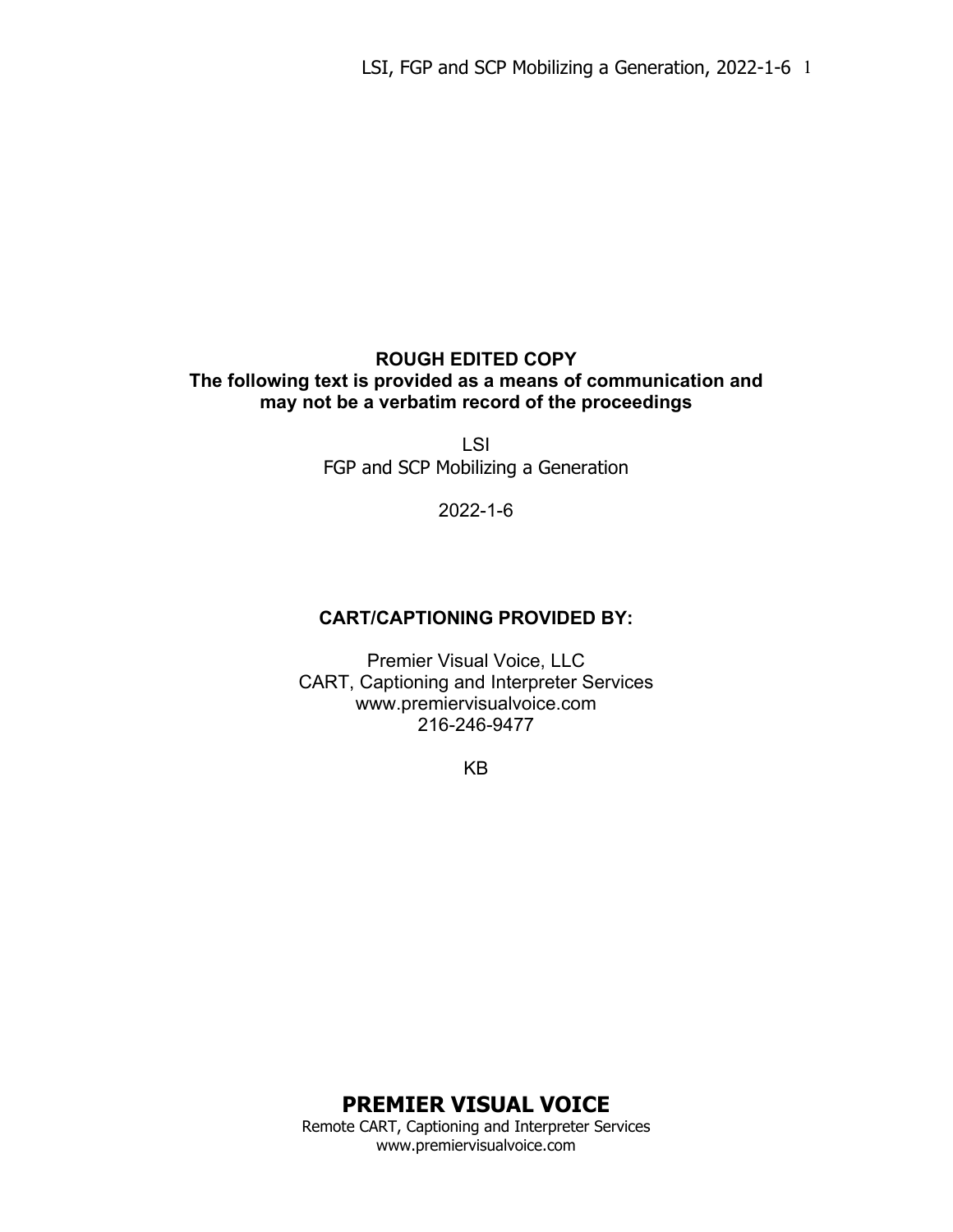>>: Hello everyone, good afternoon, and thank you for joining us. Before we begin, I'm going to go over a few housekeeping notes.

The audio for this event is broadcasting by phone and online. This event is lecture only; the microphones are muted to reduce background noise. To adjust the audio through your computer, go to the bottom left of the screen, click the small arrow next to audio settings and select a speaker.

Some viewers get better audio when streaming while others get better quality by phone so if you have any audio difficulties you may want to try a different connection method. There are several Zoom features that we will use. At the top of the screen, click the view options button and you can use the chat panel to receive links and resource information from the panelists or share an idea and respond to the session activities.

 When using the chat, please select everyone from the drop-down menu. Use the raise hand feature if you have any technical issues and need assistance. The support team will contact you individually via chat. Select the Q&A panel to ask questions during if you wish to view captioning in Spanish. we are recording this event, so let's start the recording and turn over to our presenters

>>: Thank you for joining us for our last of two webinars on the foster grandparent and senior companion mobilizing a generation.

Hello everyone and thank you for learning with us today. It is always a pleasure to host webinars like this. Today Amy joined and by my colleagues, Emily, and Calvin. You will see them and the Q&A pod, but I want to take the opportunity on behalf of AmeriCorps senior team to welcome into the AmeriCorps senior foster grandparent and senior companion replacement opportunity.

It is an opportunity available right now, I get excited about these opportunities because it is a great time to establish a program area that had been lost over the past year and the needs of the community. I do want to share some more planarians with you. I mention adding questions to the Q&A pod. I do want to manage expectations and say that it is my goal to get to all of your questions but also, we know we have an hour of content to get there.

One caveat about questions because this is competitive opportunity there are a few questions I may not be able to answer. If your particular question is specific or require a lot of discussion, we cannot address those today, so I want to make sure everyone gets all of the information they need. If that is the case, you can send your questions to the email address on the screen2022FGPSCPReplacement@cns.gov

The opportunity of funding pages has all of the information you need to submit an application. There is another question that none of us can answer today because of the type of opportunity this is. We cannot provide individual coaching or advice. This is a competitive like process and we want to get great applications and we want to make sure it is fair for everyone involved. I cannot tell you what to put in an application, I cannot tell you whether to start your program this way or that way.

 This is up to you as you complete the application, I can help you understand rules and regulations and tools available, but it is up to you to put together the best application for this process. This is one of six webinars that will be provided to help you through the process. All recordings will be posted on each opportunity funding page a week after their recording. All sessions are being recorded and will be posted again on

#### **PREMIER VISUAL VOICE**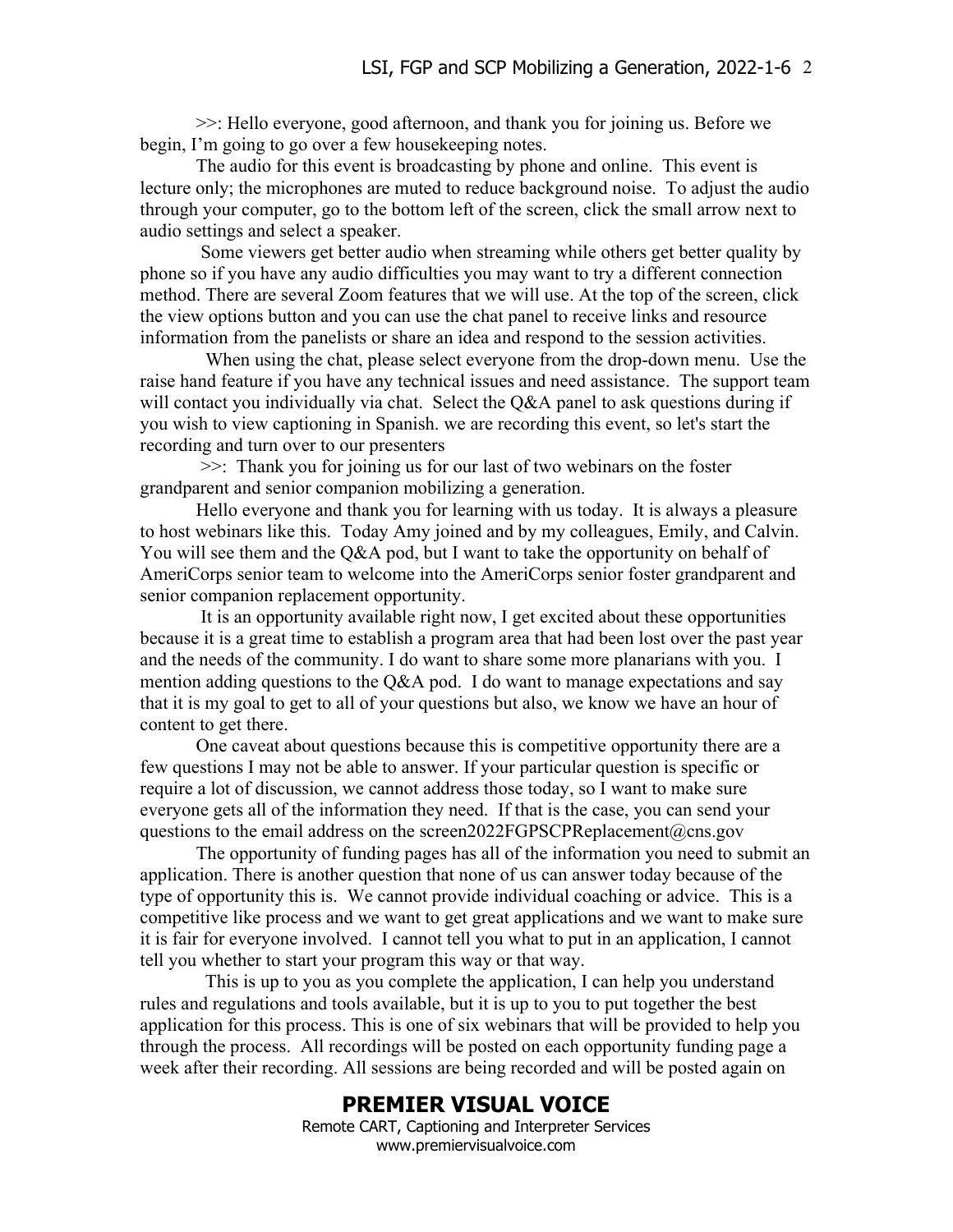the opportunity of funding pages one think not listed on this page we are going to have a Q&A on January 12. So, I'm going to add that to the chat.

It is also on the funding opportunity page. If you, are I and just said and not please feel free to attend but we do have samples for you. To get to know the audience and see who is here the first question, has organization received a federal grant before including one from an AmeriCorps program like AmeriCorps senior? We can go ahead an end the pole.

That is good to see. The next question, how well do you know AmeriCorps seniors? you are brand-new to all of this, I'm familiar with how this works but not a grantee or you are a current grantee. It looks like we have quite a few of current grantees on the line. And welcome to the new folks. How would you describe the primary filled of your organization? aging, volunteerism, community development, faith-based organization, higher education, state, county, municipal, or other local government, and something else it looks like we have a mix.

Thank you, guys, for coming. We are glad to have you. How did you hear about us? I'm a current grantee, a local AmeriCorps employee told me about it, and email, email from a partner, other, or I am not sure. A current grantee knew it was coming up, emails, I'm glad the emails are reaching you. The last one, have you attended any of our other webinars? Yes, no, not sure.

Quite a few of you have attended other webinars. I hope they were helpful to view. For those of you who haven't, please again go to the funding of opportunity page for the page and watch those recordings. We are going to look over our agenda today. Before we dive into the heart of today, we will go over some of the basics of the opportunity. We will be talking about computing impact, talking about leveraging volunteers to make a difference.

We are using to give a little bit of a refresher to go over the foster grandparent and senior companion programs and how they work. Two different things are very important to master for your application, we will look at sponsors and stations, two key terms and how those two kinds of organizations can come together for a great impact. And then we will look at some examples of AmeriCorps seniors and specific foster grandparent and senior companion program.

Let's start with the competition basics. We at AmeriCorps seniors are currently accepting applications for the AmeriCorps seniors and grandparent and senior companion replacement opportunities. Even go into our system at any time and begin your application or submit an application.3 now and 5 PM February 3, 2022.

I've got the screen right now, a color-coded map of the open states. And bluegill C states and which there are opportunities for the foster grandparent program. And purple he was see states for which there are opportunities for the AmeriCorps Senior companion program. Those opportunities are listed on a table called appendix a which shows all of the open funding opportunities. We will talk later in the hour about how to propose what you and your organization would like to serve. Just know for now appendix a is an important document.

It is an appendix to the notice of funding opportunity. One of the many resources that you will use. Many of your first questions are likely along the line of what you are seeing on the screen right now. How long is the award? what is the review process? Are

# **PREMIER VISUAL VOICE**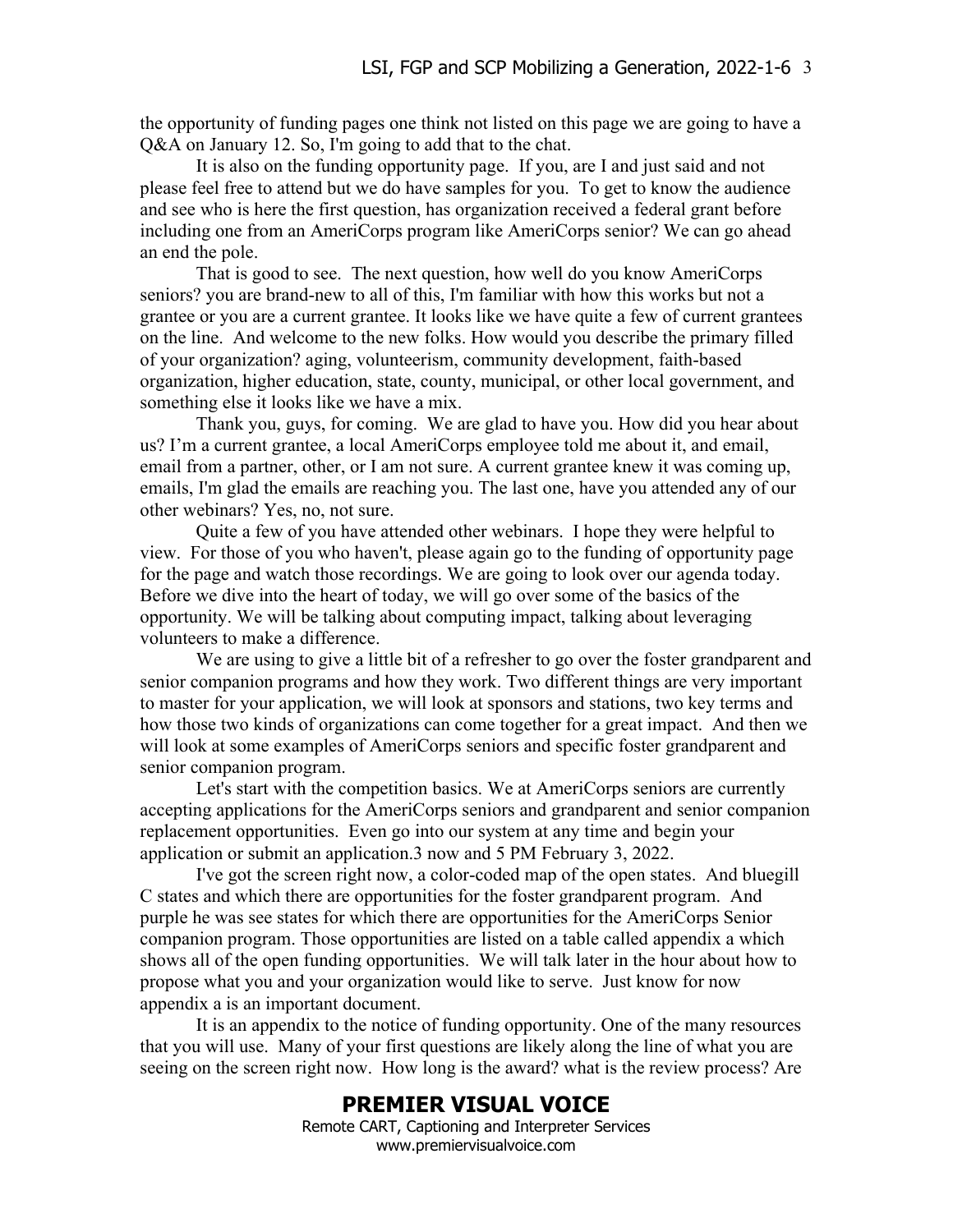any matching refunds required? what information should I include in my application? What kind of projects are AmeriCorps hoping to find?

The vast majority of these answers to these questions are actually included in that document, the notice of funding opportunity. This is your gateway to the opportunity. Again, it is your map to the competition that means all of the information you need will either be available in this document or link and this document. Again, this is the notice of funding opportunity.

This is where you should start, read it, know it upside down and backwards. It is a very critical document. You can find this again on the FGP funding opportunity page, which is on the screen now, and we circled where these notices are. On the screen now we have the resources to get you through the application process. In addition to the NOFA or notice of funding opportunity, there are other resources that will be important to you.

As we talked about the appendix a, the list of priority areas, this is an available resource service area, you must be serving in one or more of those counties listed. We have the appendix B which explains our national performance measure and depth. We offer a specific webinar on this topic that goes more in depth on the national performance measure. We will cover how to enter your information or performance measure today.

There is also appendix C, it is a helpful document that lists all the terms and definitions used by AmeriCorps seniors so if you're ever in a document and think what was a vsys again or anything like that, you can refer to that document. There are three grant application instructions, it is a step-by-step guide to navigating our electronic grant system. We have the work plan development worksheets which is very helpful as you begin to work on your performance measure plan and activities you plan to do with AmeriCorps.

Again, this can be found in the grant application instruction. Another one is the budget checklists; I highly recommend that to. Lastly, we have the frequently asked questions, we update this as we get questions it is good to check the website frequently and see if there has been any updates there. All of these resources are available to you on the AmeriCorps funding opportunity homepage.

If you don't get the information, you need today and is not and one of those resources you can email the  $2022FGPSCPReplacement@cons.gov$  Here we are in our agenda now. Before we dive into the heart of today, we will go over some basics of the competition. We will talk their community impact, talking about leverage volunteers to make a difference. We are going to give you a little bit of a refresher to go over to the foster grandparent and senior companion within the impact and what they do. Then we will start to get practical. We will look up focus areas and funding priorities.

Two different things that are very important to master for your application. We will look at sponsor and stations, two key terms and how those make an impact. The foster grandparent program also referred to as FGP. The program engages older Americans as April models and mentors to help children with special and exceptional needs. It is all about building supportive one-on-one relations between younger people and need an older Americans. It has an exclusive

> **PREMIER VISUAL VOICE** Remote CART, Captioning and Interpreter Services www.premiervisualvoice.com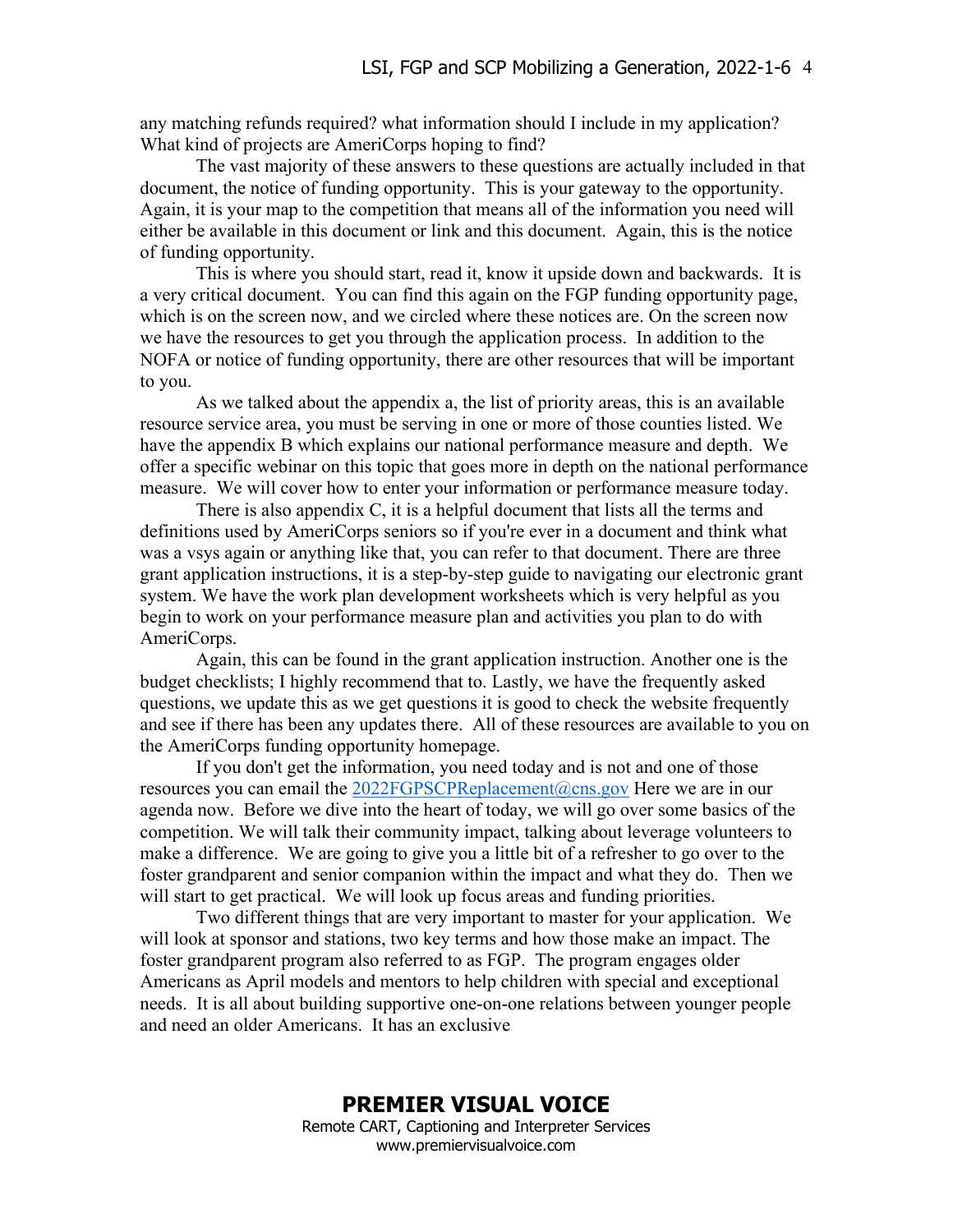purpose of engaging older Americans in-service act or near the poverty level. Anyone can be a volunteer but older Americans who are within 200% of the poverty line, may receive a small stipend to defray the cost of service.

This is to make sure they get the opportunity to serve that they cannot be limited to those circumstances it is a very similar to the senior companion program known as SCP which provides assistant and friendships to adults who have difficulty with daily living tasks such as shopping or paying bills, helping them remain independent in their homes.

AmeriCorps senior volunteers and SCP do all things like help with daily chores, directed doctors' appointments. They can provide information to older Americans to help them do things like avoid Ellerbe's or fraud in their home. Serving to make independent reality. And again, eligible volunteers may receive a small stipend for the service. That stipend is actually three dollars an hour.

Now that we've got a picture in our mind, let's get a little more technical peer going to spend some time working with specific terms there are two team terms that you need to really know. The first is a sponsor which we synonymously to a grantee. An organization that receives AmeriCorps senior funding and is legally responsible for the grant funding so, if you submit application to this opportunity, you both need someone to sign the yes, I officially accept responsibility that I have seen.

This is the sponsor that is legally responsible then there is another set of organization, if you will, called station they commuted partner where AmeriCorps senior volunteers and FGP and SCP serve. Again, volunteers where AmeriCorps seniors and foster grandparent and senior companion program serving. They can be nonprofit organizations, healthcare facilities, or public agencies. Some organizations may choose to operate like a volunteer matchmaker, recruiting a diverse--

your sponsor organization can also serve as an AmeriCorps senior volunteer station. So, you can have volunteer serving at your own program if you are the organization applying for the funds. The relationship between sponsors and station is formalized and a veranda and understanding. AmeriCorps senior sponsors formally work with the volunteer stations under a sign memorandum of understanding and your project would assign AmeriCorps senior volunteer to that particular volunteer station.

What that really means is that a grantee or the sponsor is receiving the funds and as such you have stations out there in the community the grants you provide the management of the grant volunteers, and the station provides on-site supervision and management also comes performance data back to the grantee so they can enter it back to us at AmeriCorps.

That is all formalized in the memorandum of understanding again, so us here at AmeriCorps, the agency, and AmeriCorps seniors we provide funds to that sponsoring organization, the grantee that then becomes legally responsible for managing the grant they go out and recruit volunteers in their community and they place them at community stations now that you know more about the AmeriCorps senior foster grandpa and senior companion program, you have probably already realized some of the benefits that AmeriCorps seniors could bring to your organization.

If you were awarded a grant through this opportunity AmeriCorps senior volunteers can be used to build the capacity of your organization through their service.

# **PREMIER VISUAL VOICE**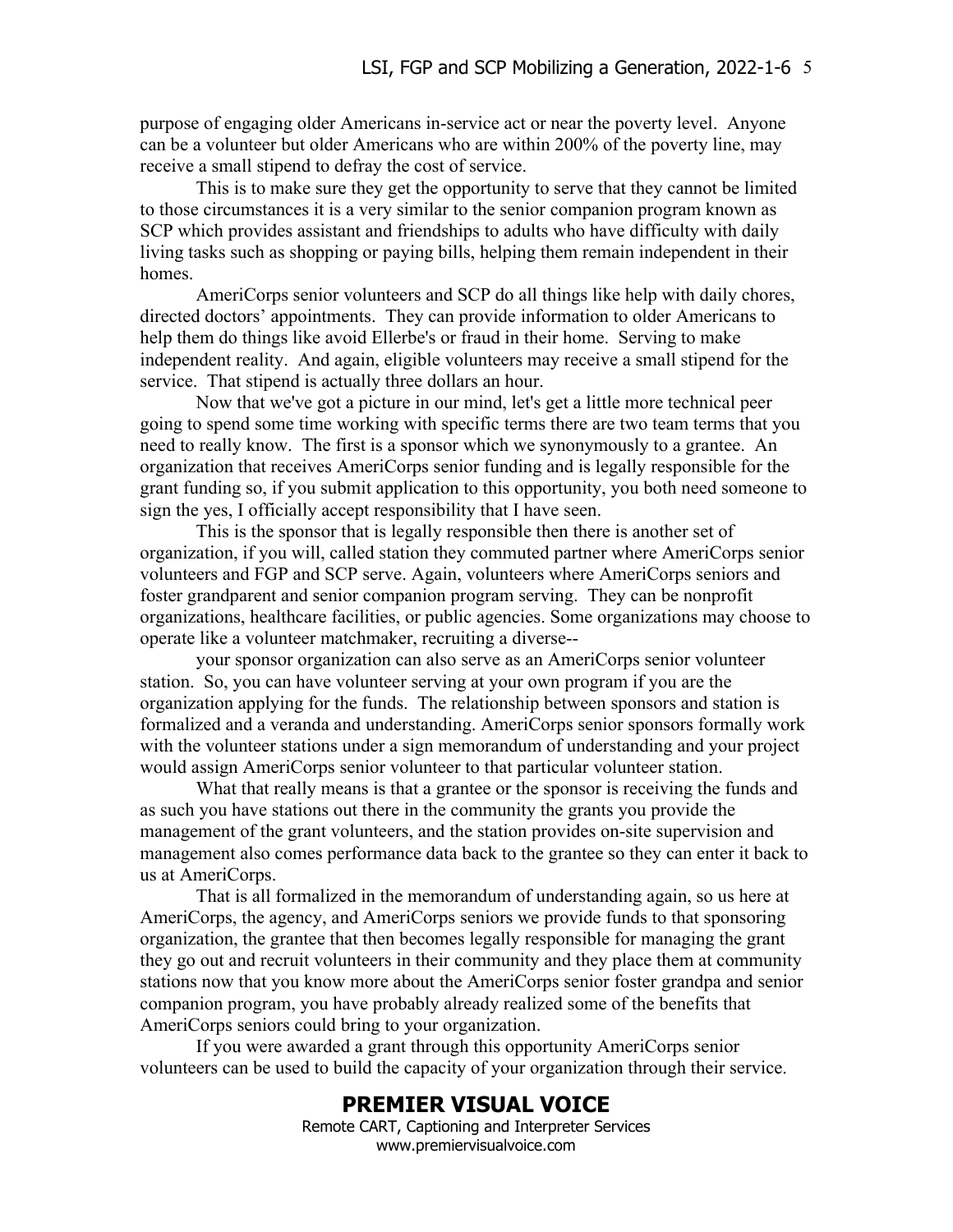Your organization would become part of the larger AmeriCorps and National Service network. Your AmeriCorps FGP or SCP project with strengthen other organizations in your community and throughout the service area. Finally, your award would demonstrate that your application was strong enough to be awarded to this opportunity grant process.

There are federal programs I'm sorry, these are federal programs. What that means is the funds come with a basket of rules and regulations. This is not meant to be an indepth description of all of the rules and regulations. This is just meant to indicate some things you are going to need to fill my eyes yourself with if you are interested in applying for these programs. I will go over these briefly, but I will say these are not meant to be all-inclusive.

If you want to learn more, come back to our webinars later this week when we will talk about the more in-depth each program has a specific assignment and mind and those are one-to-one supportive relationships an example, it might mean a foster grandparent volunteer should be working with one or two or three specific children in need in some kind of special support and generally not doing broad base teacher aide activities, cleaning up the classroom or that kind of thing.

That's generally not what AmeriCorps senior volunteer for be doing. All volunteers will need to go through the specific criminal history check. There is more information in the NOFA. Just keep in mind you can include that in your budget. There are minimum and maximum amounts of service weekly or hourly. All grantees must measure their performance according to a certain set of performance measure. You can find appendix B to the nova. And attend next week's sessions.

Because of these programs come with a stipend for volunteers, you have to manage the stipend expanders are carefully over the course of the year, you have to provide a certain amount of preservice orientation as well. Finally, this might be familiar to those of you who have federal grants, you must use a fun that is reasonable, allowable, allocable, and necessary. To see F are 200 the Code of Federal Regulations for more detail.

There is also a match associated with these grants. And terms of rules and regulations, this is not all the homework you need to do but this is a general reminder that says before you apply to the programs you want to read through the regulations and make sure it makes sense with you and aligns with your vision. We think they have a terminus power to affect communities. We also want to make sure people go into this with their eyes wide open and make sure it meets your vision.

On the screen we have the match requirement of 10%, an agent is requesting \$260,000, they are required by the regulation to have a 10% match you can use the formula on the screen of  $260,000 \div 9 - 260,000$  and that would equal, the required nonfederal share of 28,889. The project for grants for this competition is three years. AmeriCorps generally funds one year of the three-gear award at first. Organizations are then eligible for continuation funding for year two and three as long as they, demonstrate satisfactory performance that any kids the grant is on track to achieve the proposed performance at the end of the three-year period.

Demonstrate the capacity to manage the grant. RN compliant with the grant requirements per coat this includes terms and conditions of the grant, they requirement for biannual reporting of performance measurement and securing the required nonfederal

#### **PREMIER VISUAL VOICE**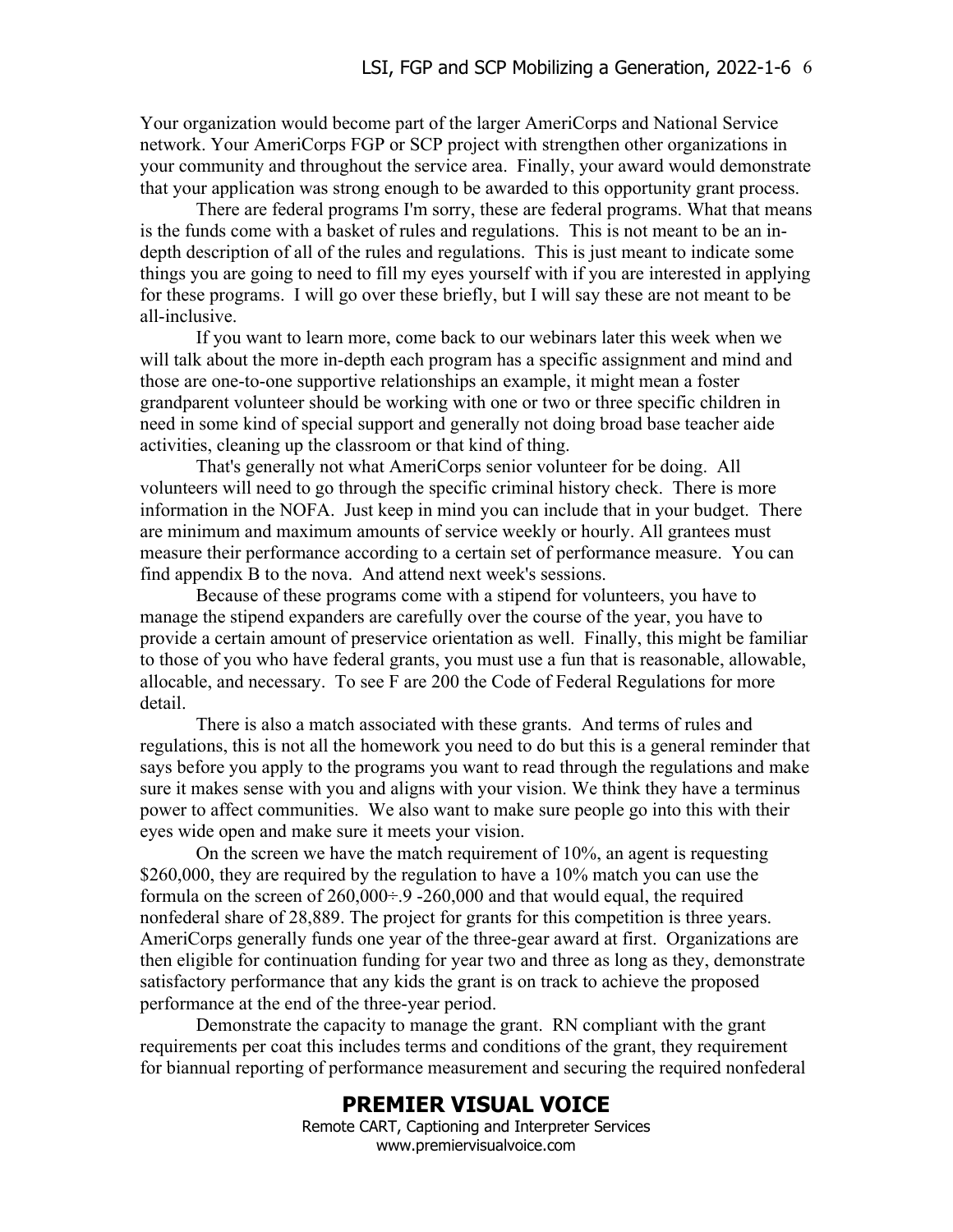share of the budget. And the availability of congressional appropriations. After three years, the grant may be renewed, a noncompetitive process printing appropriation and satisfactory performance.

Here on the screen, you can safely break down of the performance. Two and three will be a continuation and then we see the renewal. Then we see the continuations and then you would start the process all over again. On the chat we have some more additional resources. AmeriCorps senior serve, share information from volunteers' perspective. We also have AmeriCorps grantee and sponsor page; this provides all the guidance that we provide for our current grantees.

There is also the National Service in your state, which provides a state-by-state guide to all National Service in a single state. You can choose a state and then view the year in review for report for more information. We also include the code of Federal regulation, the official regulation governing FGP and SCP programs. FCP is 45 CFR 2551, and for FGP a5 and CFR 2552. I'm going to include that in the chart as well. We will do a quick pull and check in to see how everyone is doing.

Which of these reasons for applying for AmeriCorps seniors  $FGP -SCP$  grant is more important to you? It looks like helping older Americans in my community as the winner of the options as well as furthering my organizations mission. Those are great reasons. Last question, if I am awarded and AmeriCorps senior FGP/SCP grant, I am likely to, which of the following?

How volunteers primarily serve, and programs managed by the sponsor, primarily place volunteers and service opportunities and other organizations, have roughly an equal mix of the two options below, and I am not sure. It looks like the primary answer is, within the sponsor, we do have a couple that use station and the mix of the two as well. Good to see.

Now we are going to look at what to do next, let's talk about how you can actually get started with their application of. We will go through a checklist about what to do. The first thing is to find the geographic service area that you are interested in serving on appendix a. I showed you a screenshot at the beginning of the session of appendix a, for the AmeriCorps senior foster grandpa program. You look at appendix a, think about the capacity of your organization and what you can visibly serve God kill think about the vsys, volunteer service year.

What is unique about this particular competition in these opportunities that you can design your own program. You propose to us what you want to serve within the confines of our rules and regulations. Let's start by talking about what a vsys a volunteer service year. It's a way to count volunteer hours, particular stipend hours one vsys equal to 1044 hours. There are 1044 hours in a vsys. That number comes from an estimate volunteer would serve if they served 20 hours per week, every week of the year for 52.2 weeks.

Let's do a simple example. Using the formula of 52.2 weeks at 20 hours per week one vsys close 1044. What would 10 vsys equal based on not formula? In the chat can anyone tell me what 10 vsys would equal? If I can at least get one or two responses and the chat, that lets me know I still have participants. Thank you, Mary, you are correct. 10,440 so you are going to take being  $1044\times10$ .

### **PREMIER VISUAL VOICE**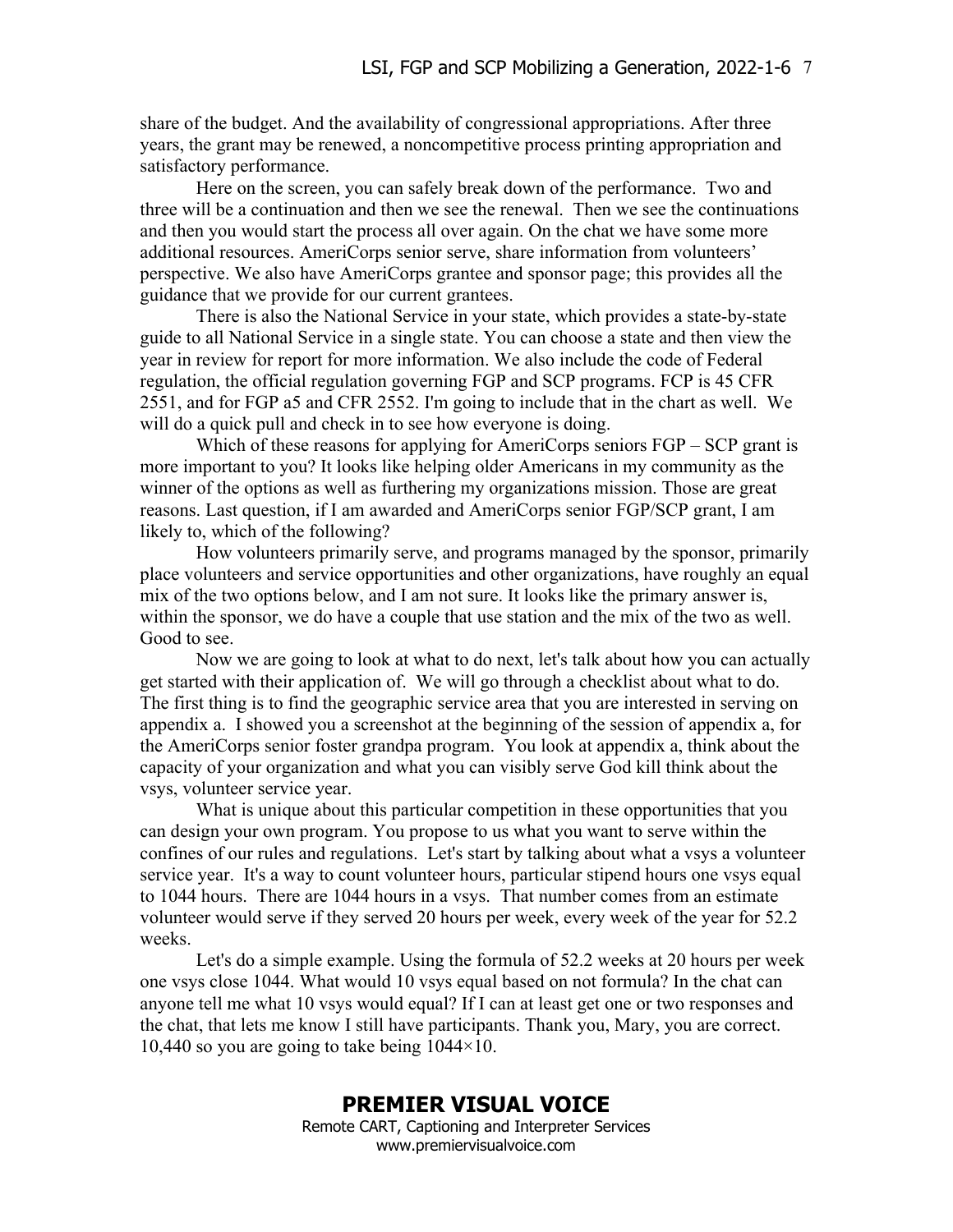Moving forward, we are going to look at the appendix a, and all of the open counties in your states and you get to propose what you will serve. Applicants must propose to serve one or more open geographic service areas and their applications for example. If you were in a fictional state of Verona, you could propose to serve Montague County. Or you could propose to serve Montague and Capulet counties.

Once you have decided what you want to do, you will get to proposing the funding amount that will allow you to meet the needs of your respective geographic service area. Regardless of the funding request, all applicants are required to follow the calculation of one vsys for every 6500 and their funding request. You will hear me talk about these 6500 requirements and what that means for performance measure and the national performance webinar.

There is currently a recording posted and there will be another webinar. I know some people like to start from total federal funding, they want to request a ventricle down. I like to think of the opposite manner. So back to our proposed geographic service area of Monta gate and Capulet, let's say I think in order to meet our communities I'm going to need 40 vsys, 40 vsys times 6500 gives the maximum amount we can request \$260,000 again, you're going to take that 40 times that 144 hours and that gives you the total number there too.

That would be your baseline funding request. So, what do we do next? We talk about determining next you want to review the notice of funding opportunity, and depth, your blueprint to the opportunity. This document will help you understand what AmeriCorps seniors is looking for and is opportunity. What makes a good application, the evaluation the AmeriCorps the agency, so that using. This is not all you should be paying attention to in the notice of funding opportunity, of course you should read it through. But know this is an incredibly important document.

When you are actually putting your application together, we recommend using a word processor word or Google docs. You can find more information Andy NOFA, notice of funding opportunity. It is an online tool, and it is a little clunky when drafting your application. It is not meant for drafting like Word documents, that is why we recommend drafting and or document and copying pasting into egrets. It is kind of like a table where those of you heart familiar with the logic module or Free mark it is based on that model.

We have a template you can use within the grant application instructions to help you formulate that. Again, you pasted into e-Grants. Of e-Grants are electronic grant, you need to create make sure you do that. Your authorized representative, the individual legal authorized to bind your organization in a contractual agreement or co-very often it will be the Executive Director or something at that level will need to actually certify the application.

Instructions are available on the opportunity website. There are a couple of administered missteps that you need to take, make sure to register and Sam and request a done number if you don't have one already. These are easy to miss, and you don't want to wait until the end of the process to do that. It is not terribly labor-intensive, but none the less it is important and can take some time. That brings us to the last recommendation, please plan to submit your application early.

### **PREMIER VISUAL VOICE**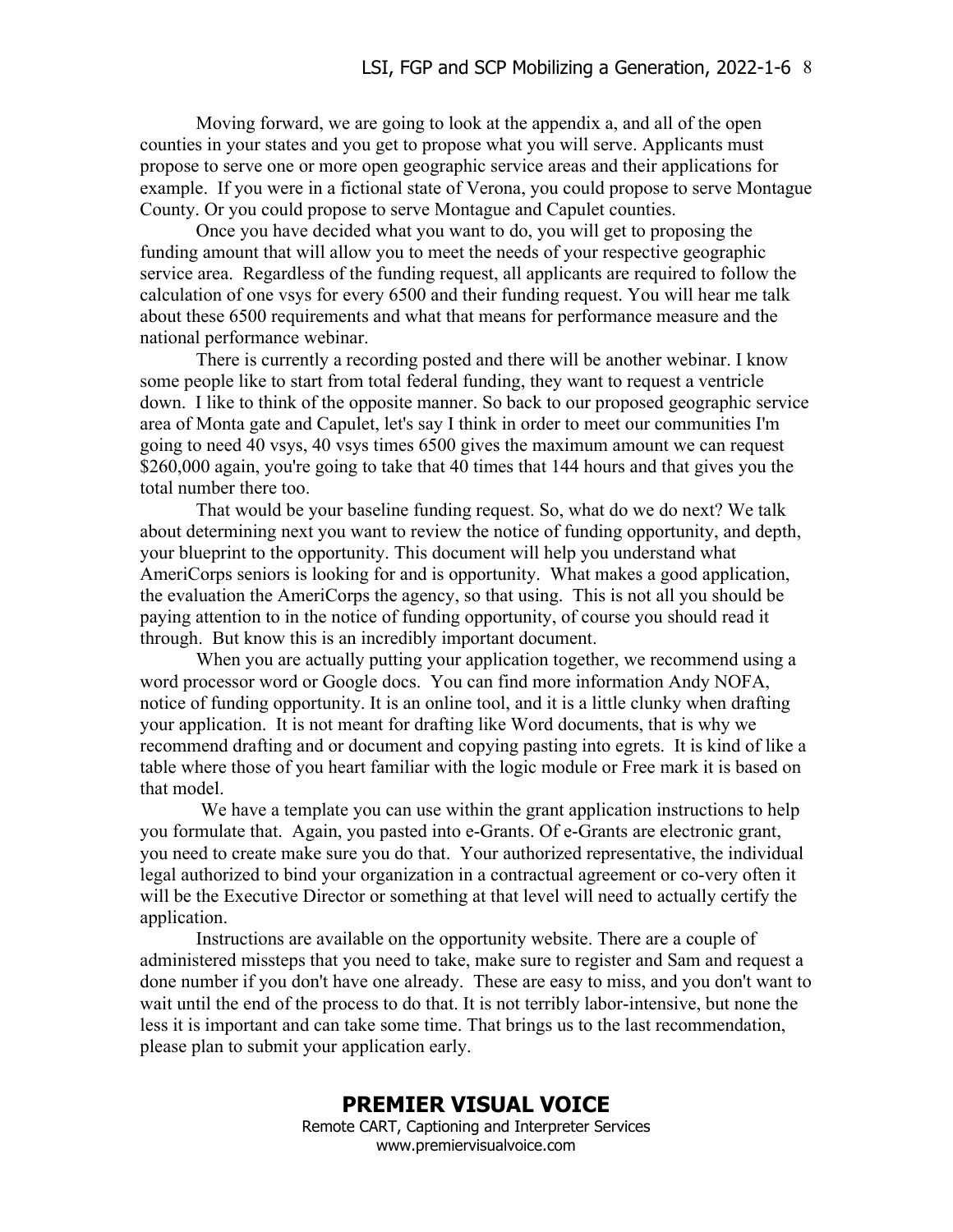We like to recommend 10 days in advance if that is not realistic just do what you can pick out you don't want to be submitting your application on Wednesday, February 3, and it's 445 and then you hit a problem but then a grants and then it might make your application weight program we do have a hotline if you run into technical difficulties, you need to do things like check word count, fill out budgets, performance measure, all of these things can take time, so you want to be ahead of the game and ready to submit your application early.

I really can't stress this enough. You don't want to be in e-Grants at 459 and run into an issue. Get it in early. We have a video to show you.

(Video playing)

>>: We are on serve Street and Montana; we are currently building our 46 home we are building forth the middle stepfamily and what is priceless about the volunteers is using their labor and even in our office we are able to keep it affordable for these families they are priceless because there are allowing people to purchase a home and keep it affordable for them.

>>: Come on into the house, here is one of the kids' bedrooms, and here is our room. I am glad to be a homeowner finally.

>>: At senior companion we go grocery shopping, pick up my prescription, Dr. appointments.

>>: We are all working together to keep these people safe and, in their homes, if we can. >>: It saves the state a lot of money and saves me a lot of money and it is nice to live independently.

>>: If I didn't have a senior companion I would be really lost.

>>: I have been a principal for 20 years and I've worked with foster grandparents.

 $\gg$ : Children benefit from that one-on-one attention that they get. We do have a 20 to 1 ratio so having another person in the room another adult exits a lot easier for us to teach these kids.

>>: The progression for this is unbelievable, I had one girl who wouldn't say anything, by the end of the year she was talking, using please and thank you.

>>: I volunteer four hours a day, I could leave for lunch, but all of the kids want to eat lunch with me every day.

>>: One thing I really like about volunteer with our RSVP is not only are we giving back to our community, but we are also saving money for the library where we work mending books. If we were there mending books they would be thrown away, we were trained by a staff member, and she was able to go back to her regular job.

>>: We served on average a day of meals. Today we do nutritional follow-ups on clients to make sure they are being adequately required for.

>>: People sit at computer terminals, and I help them if they are not computer savvy to navigate the different plans on Medicare.gov

>>: Companionship is wonderful. There is grace. When I get back to the house after visiting with them it's like, it feels good.

>>: As a volunteer, it puts action into my life, I love the community and I love the service.

(Video ended)

# **PREMIER VISUAL VOICE**